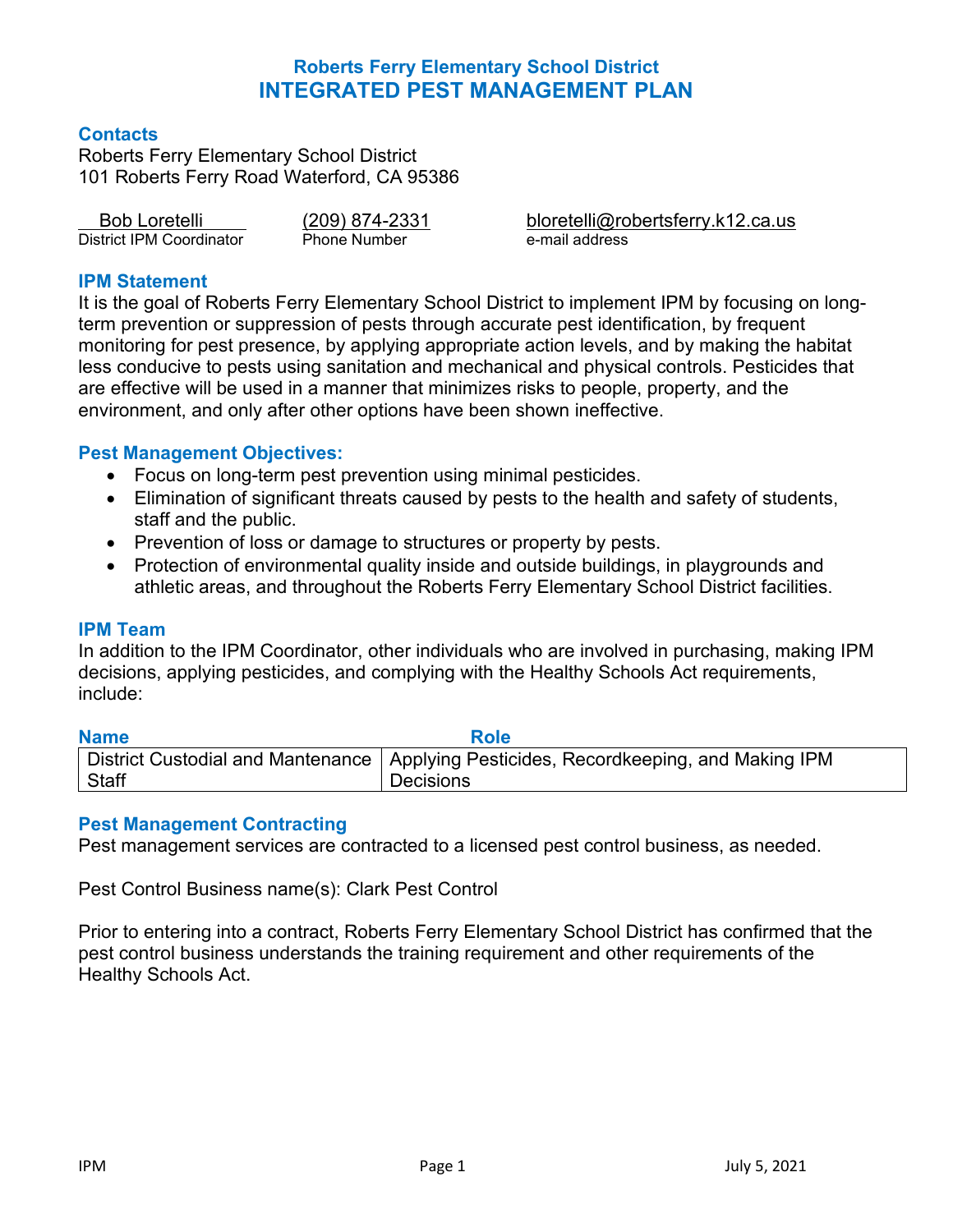### **Pest Identification, Monitoring and Inspection**

Pest identification is done by: Bob Loretelli

Monitoring and inspecting for pests and conditions that lead to pest problems are done regularly by the Custodians and Groundskeepers. The results are communicated to the IPM Coordinator.

Specific information about monitoring and inspecting for pests, such as locations, times, or techniques include:

- Monitoring for vertebrate pest debris by custodians in all work areas.
- Utilizing sticky monitoring boards for vertebrate and non-vertebrate pest activity. These are checked by custodians and results communicated to the IPM Coordinator.
- Monitoring of gopher and other vertebrate mounds in playgrounds, athletic fields, and other landscaped areas. These results are communicated to the IPM Coordinator.
- Monitoring buildings for wasp and hornet activity by the site custodians. Any activity is reported to the IPM Coordinator.

#### **Pests and Non-Chemical Management Practices**

Roberts Ferry Elementary School District has identified the following pests and routinely uses the following non-chemical practices to prevent pests from reaching the action level:

| <b>Pest</b>                        | Remove<br>food | <b>Fix</b><br>leaks | Seal<br>cracks | <b>Install</b><br>barriers | <b>Physical</b><br>removal | Traps       | <b>Manage</b><br>irrigation | <b>Other</b> |
|------------------------------------|----------------|---------------------|----------------|----------------------------|----------------------------|-------------|-----------------------------|--------------|
| <b>Ants</b>                        | ⊠              | $\boxtimes$         | $\boxtimes$    | ட                          |                            | $\boxtimes$ |                             |              |
| <b>Wasps and</b><br><b>Hornets</b> |                |                     | $\boxtimes$    | ∟                          |                            | ⊠           |                             |              |
| <b>Other Insects</b>               | $\boxtimes$    | $\boxtimes$         | $\boxtimes$    |                            | $\boxtimes$                | $\boxtimes$ |                             |              |
| <b>Weeds</b>                       |                | $\boxtimes$         | $\boxtimes$    |                            | $\boxtimes$                |             | $\boxtimes$                 |              |
| <b>Gophers</b>                     |                |                     |                |                            | $\boxtimes$                | $\boxtimes$ | $\boxtimes$                 |              |
| <b>Rats and Mice</b>               | $\boxtimes$    |                     |                | $\boxtimes$                | $\boxtimes$                | $\boxtimes$ |                             |              |
| <b>Squirrels</b>                   |                |                     |                |                            | $\boxtimes$                | $\boxtimes$ | ⊠                           |              |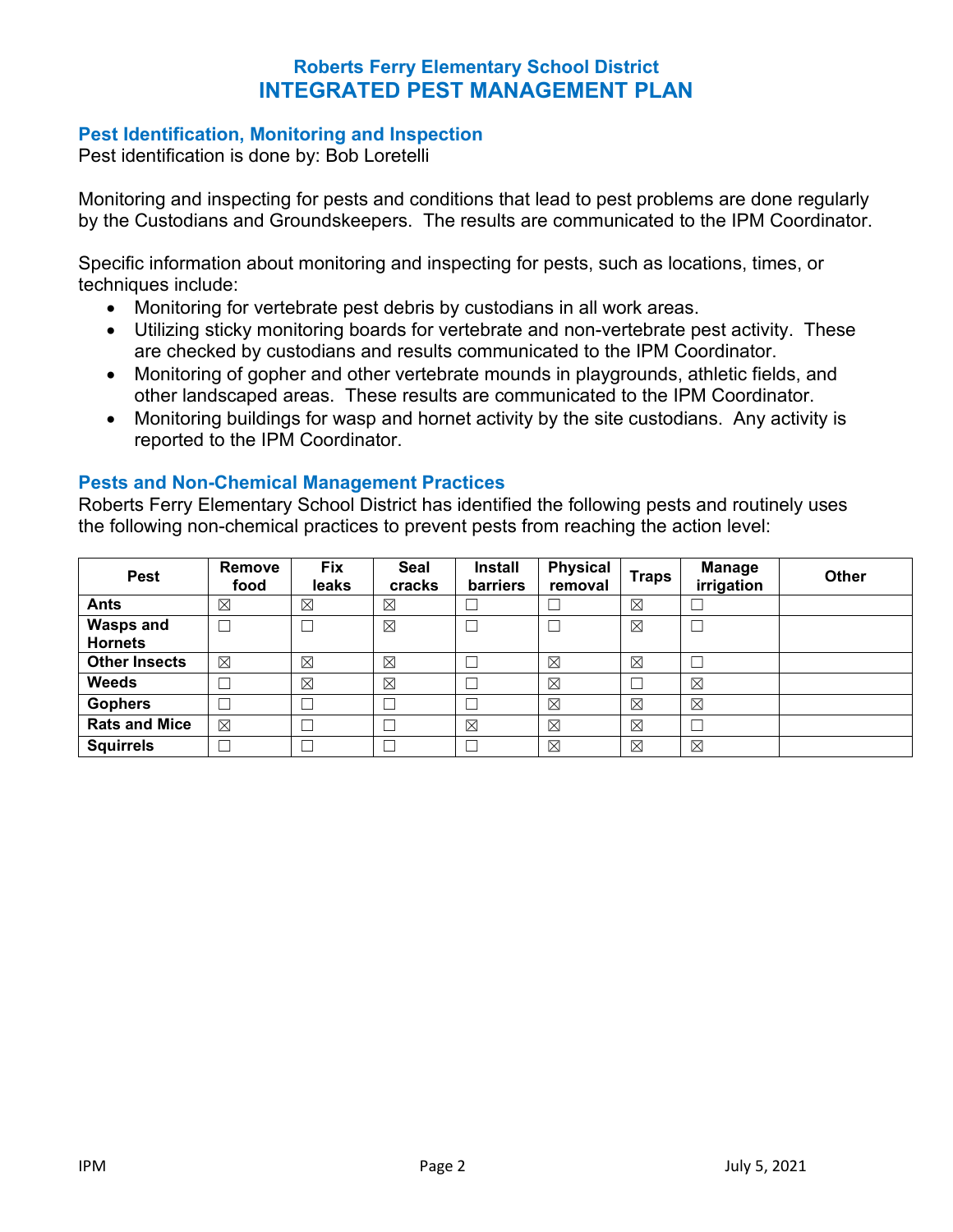### **Chemical Pest Management Practices**

If non-chemical methods are ineffective, Roberts Ferry Elementary School District will consider pesticides only after careful monitoring indicates that they are needed according to preestablished action levels and will use pesticides that pose the least possible hazard and are effective in a manner that minimizes risks to people, property and the environment.

Roberts Ferry Elementary School District expects the following pesticides (pesticide products and active ingredients to be applied during the year. (This list includes pesticides that will be applied by Roberts Ferry Elementary School District staff or licensed pest control businesses.):

| <b>Pesticide Name</b>                      | <b>US EPA ID Number</b> | <b>Active Ingredient</b>                       |
|--------------------------------------------|-------------------------|------------------------------------------------|
| Spectracide Wasp &<br><b>Hornet Killer</b> | 9688-190-ZA-8845        | Lambda-cyhalothrin, Prallethrin                |
| Roundup Pro                                | 524-475                 | Glyphosate                                     |
| Ranger Pro                                 | 524-517=ZB              | Glyphosate                                     |
| <b>Terro Ant Bait</b>                      | 149-8                   | Sodium tetraborate                             |
| Premis Pro                                 | 432-1499                | Imidacloprid                                   |
| <b>Suspend Poly Zone</b>                   | 432-1514                | Deltamethrin                                   |
| Onslaught Fast Cap                         | 1021-2574               | Piperonyl Butoxide, Prallethrin, Esfenvalerate |

### **Healthy Schools Act**

Roberts Ferry Elementary School District complies with the notification, posting, recordkeeping, and all other requirements of the Healthy Schools Act. (Education Code Sections 17608-17613, 48980.3; Food & Agricultural Code Sections 13180-13188)

### **Training**

Every year, Roberts Ferry Elementary School District employees who make pesticide applications receive the following training prior to pesticide use:

- Pesticide specific safety training (Title 3 California Code of Regulations 6724) and
- School IPM training course approved by the Department of Pesticide Regulation (Education Code Section 16714; Food & Agricultural Code Section 13186.5) and located at: <http://apps.cdpr.ca.gov/schoolipm/training/main.cfm> .

### **Submittal of Pesticide Use Reports**

Reports of all pesticides applied by Roberts Ferry Elementary School District staff during the calendar year, except pesticides exempt<sup>1</sup> from HSA recordkeeping, are submitted to the Department of Pesticide Regulation at least annually, by January 30 of the following year, using the form provided at [www.cdpr.ca.gov/schoolipm](http://www.cdpr.ca.gov/schoolipm) . (Education Code Section 16711)